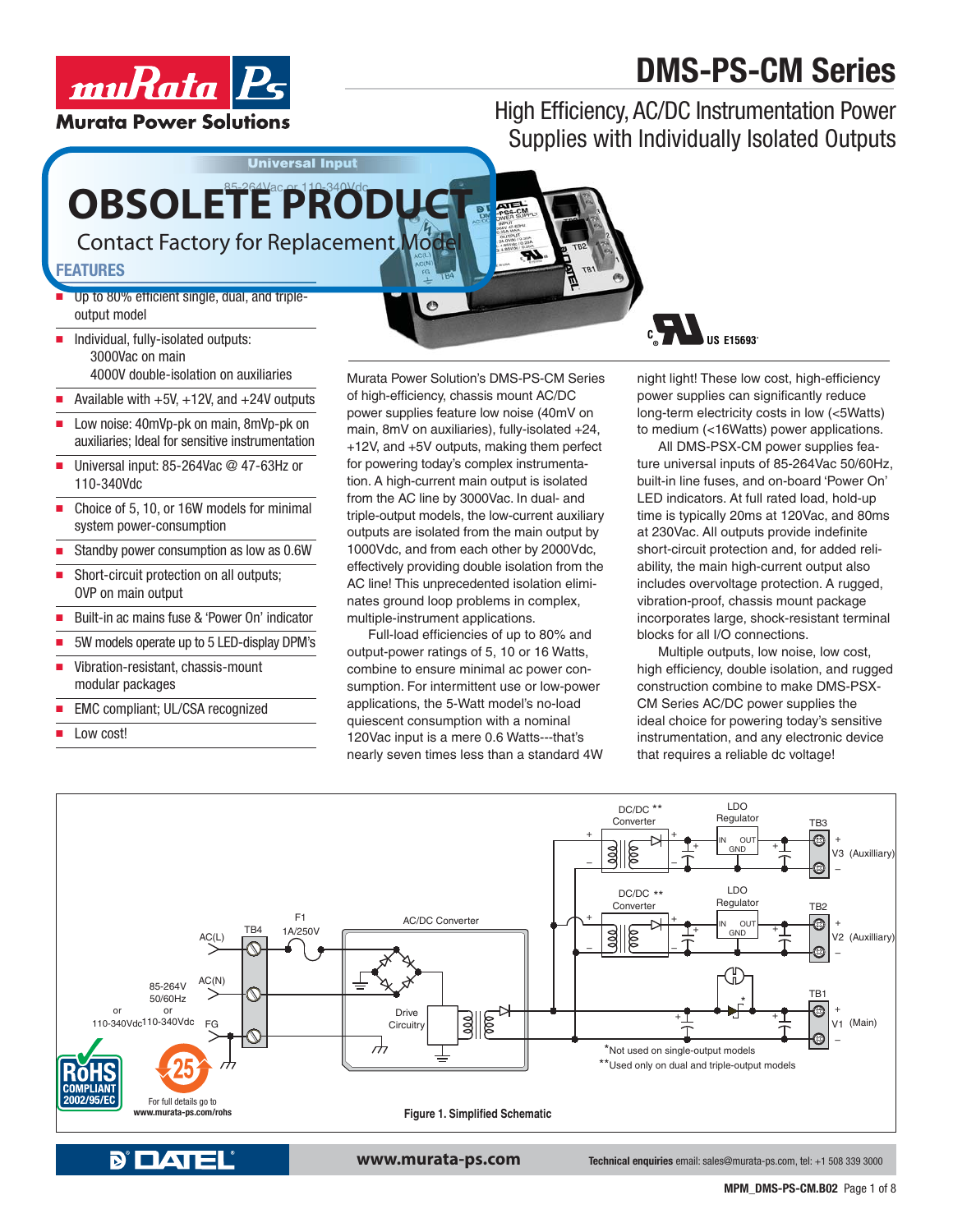### **muRata B** Murata Power Solutions

## **DMS-PS-CM Series**

#### **Performance/Functional Specifications**

Typical at  $Ta = +25^\circ C$  and  $V_{IN} = 85-264V$  @47-63Hz

| <b>AC Input</b>                                                |                                        |  |  |
|----------------------------------------------------------------|----------------------------------------|--|--|
| Input Voltage Range, All models 1                              | 85-264V @47-63Hz                       |  |  |
| Input Current (115V/230V, typ.):                               |                                        |  |  |
| <b>5-Watt Models</b>                                           | 0.15A/0.07A                            |  |  |
| 10-Watt Models                                                 | 0.3A/0.13A                             |  |  |
| <b>16-Watt Models</b>                                          | 0.33A/0.16A                            |  |  |
| Inrush Current (All models, typical peak):                     |                                        |  |  |
| @115Vac                                                        | 14.1A                                  |  |  |
| @230Vac                                                        | 32.5A                                  |  |  |
| <b>Isolation</b> (Min.):                                       |                                        |  |  |
| Output V1 to AC Input                                          | 3000Vac                                |  |  |
| Outputs V2 & V3 to AC Input<br><b>AC Input to Frame Ground</b> | 3000Vac + 1000Vdc<br>1500Vac           |  |  |
| <b>Output V1 to Frame Ground</b>                               | 500Vac                                 |  |  |
| Outputs V2 & V3 to Frame Ground                                | 500Vac + 1000Vdc                       |  |  |
| Outputs V2 & V3 to Output V1                                   | 1000Vdc                                |  |  |
| Output V2 to Output V3                                         | 2000Vdc                                |  |  |
| Frame Ground Leakage Current (Max.):                           |                                        |  |  |
| @115Vac                                                        | 0.5 <sub>m</sub> A                     |  |  |
| @230Vac                                                        | 3.5 <sub>m</sub> A                     |  |  |
| Switching Frequency (Typical):                                 |                                        |  |  |
| V1 (5W and 10W models)                                         | 75kHz                                  |  |  |
| V1 (16W models)                                                | 83kHz                                  |  |  |
| V2 & V3 (All models)                                           | 100kHz                                 |  |  |
| Line Fuse (Built-in)                                           | 1A/250Vac, 5 x 20mm, meeting           |  |  |
| IEC60127-2, sheet 3 specification                              | for time lag fuses                     |  |  |
| (slow-blow)                                                    |                                        |  |  |
| <b>AC Mains Terminal Block (TB4):</b>                          |                                        |  |  |
| Wire Size & Type                                               | 14-20AWG (2.5 to 0.5mm <sup>2</sup> ), |  |  |
|                                                                | solid or stranded                      |  |  |
| <b>Insulation Strip Length</b>                                 | 0.25 inches (6.4mm)                    |  |  |
| <b>Screw Tightening Torque</b>                                 | 4.4 pound-inches (0.5Nm)               |  |  |
| <b>Rated Voltage</b><br>250V (VDE 0110-V. Group 3)             | 630V (VDE 0110-V. Group 2);            |  |  |
|                                                                |                                        |  |  |
| <b>EMI</b> (All models)<br>Class B                             | Meets CISPR Pub. 22 & FCC              |  |  |
|                                                                |                                        |  |  |
| <b>Safety Approvals</b>                                        | Pending                                |  |  |
| <b>DC Outputs</b>                                              |                                        |  |  |
| Line Regulation (All outputs)                                  | $±0.1\%$ (max)                         |  |  |
| Load Regulation: 2                                             |                                        |  |  |
| V1 (All models)                                                | ±2%                                    |  |  |
| V2 & V3 (All models)                                           | $±0.2%$ (max)                          |  |  |
| <b>Output Accuracy (Max.):</b>                                 |                                        |  |  |
| V1 (All models)                                                | ±2.0%                                  |  |  |
| V2 & V3 (All models)                                           | ±2.5%                                  |  |  |
| Hold-Up Time (47-63Hz):                                        |                                        |  |  |
| @115Vac                                                        | 20mSec. typ.                           |  |  |
| @230Vac                                                        | 80mSec. typ.                           |  |  |
| Noise & Ripple                                                 |                                        |  |  |
| (All models, 20MHz bandwidth):                                 | See Noise & Ripple graphs              |  |  |
| V1                                                             | 40mVp-pk (typ.)                        |  |  |
| V2 & V3                                                        | 8mVp-pk (typ.)                         |  |  |
| Transient Response 3                                           | See Transient Response graphs          |  |  |
|                                                                |                                        |  |  |

### High Efficiency, AC/DC Instrumentation Power Supplies with Individually Isolated Outputs

| <b>DC Outputs (continued)</b>                 |                                          |  |  |
|-----------------------------------------------|------------------------------------------|--|--|
| Efficiency (Typ.@ 120Vac, full load):         |                                          |  |  |
| <b>Single Output Models</b>                   | 75%                                      |  |  |
| <b>Dual Output Models</b>                     | 73%                                      |  |  |
| <b>Triple Output Models</b>                   | 71%                                      |  |  |
| DC-Output Terminal Blocks (TB1, TB2, TB3):    |                                          |  |  |
| Wire Size & Type                              | 16-20AWG (1.5 to 0.5mm <sup>2</sup> ),   |  |  |
|                                               | solid or stranded                        |  |  |
| <b>Insulation Strip Length</b>                | 0.25 inches (6.4mm)                      |  |  |
| <b>Screw Tightening Torque</b>                | 3.6 pound-inches (0.4Nm)                 |  |  |
| <b>Short Circuit Protection (All outputs)</b> | Foldback, self-recovering                |  |  |
| <b>Overvoltage Protection V1 (max.)</b>       | 134% x Vout                              |  |  |
| <b>Environmental</b>                          |                                          |  |  |
| <b>Operating Temperature</b>                  | 0 to $+50^{\circ}$ C @ full rated power; |  |  |
| $-25$ to +70 $^{\circ}$ C @ 50% rated power   | (see Figure 3)                           |  |  |
| <b>Storage Temperature</b>                    | $-40$ to $+85^{\circ}$ C                 |  |  |
| Cooling                                       | Free air convection with derating        |  |  |
|                                               | (see Figure 3 and Technical              |  |  |
| Notes)                                        |                                          |  |  |
| Humidity (Non-condensing)                     | 0 to 85%                                 |  |  |
| <b>Physical</b>                               |                                          |  |  |
| <b>Dimensions</b>                             | See Mechanical Specifications            |  |  |
| Weight:                                       |                                          |  |  |
| <b>5 Watt Models</b>                          | 5.8 ounces (165 grams)                   |  |  |
| <b>10 Watt Models</b>                         | 6.9 ounces (195 grams)                   |  |  |
| <b>16 Watt Models</b>                         | 7.9 ounces (223 grams)                   |  |  |
| Case Materials:                               |                                          |  |  |
| <b>Outer Case</b>                             | ABS, UL94 5VA                            |  |  |
| <b>DC/DC Modules</b>                          | Phenolic. UL94 V-0                       |  |  |
|                                               |                                          |  |  |
| <b>AC/DC Modules</b>                          | Plastic, UL94 V-1                        |  |  |

~ All models will also operate from a regulated and filtered 110 to 340Vdc input.

 Unless otherwise specified, load regulation is measured with the output under test undergoing a load change of 100% to 50% at nominal line input and, when applicable, with all other outputs operating at 50% of rated load.

Transient response is defined as the output returning to within its specified tolerance in 10ms or less, following a 90% load change.

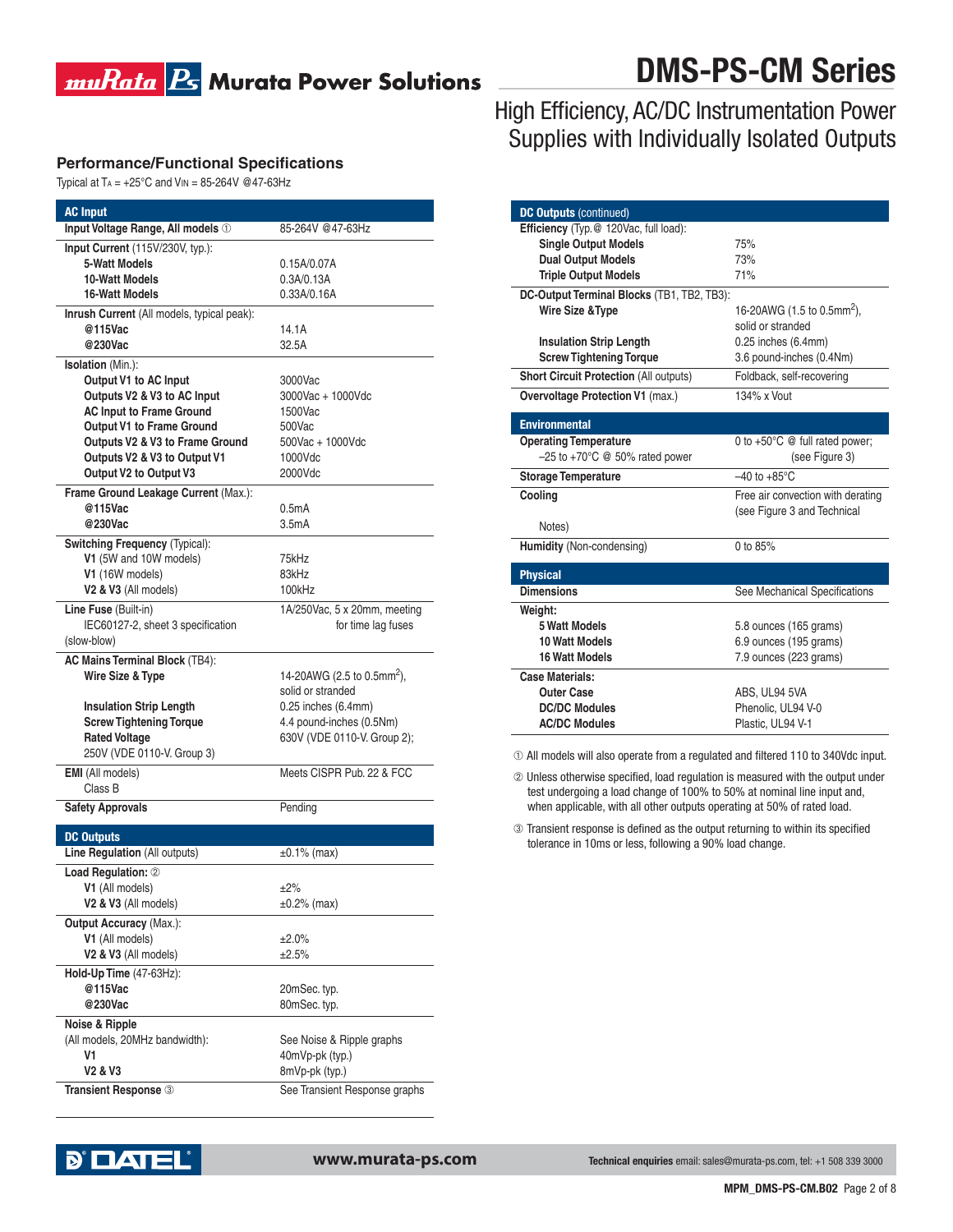### muRata <mark>Ps</mark> Murata Power Solutions

# **DMS-PS-CM Series**

High Efficiency, AC/DC Instrumentation Power Supplies with Individually Isolated Outputs

| <b>Ordering Information and Selection Guide</b> |                    |                     |             |                       |                       |  |
|-------------------------------------------------|--------------------|---------------------|-------------|-----------------------|-----------------------|--|
| <b>MPS Part No.</b>                             | <b>Rated Power</b> | <b>Efficiency</b> 1 | V1 Output   | V <sub>2</sub> Output | V <sub>3</sub> Output |  |
| DMS-PS1-CM                                      | 5 Watts            | 75%                 | 5Vdc/1A     |                       |                       |  |
| DMS-PS2-CM                                      | 5 Watts            | 73%                 | 5Vdc/0.65A  | 4.85Vdc/0.2A          |                       |  |
| <b>DMS-PS3-CM</b>                               | 5 Watts            | 71%                 | 5Vdc/0.35A  | 4.85Vdc/0.2A          | 4.85Vdc/0.2A          |  |
| <b>DMS-PS4-CM</b>                               | 10 Watts           | 80%                 | 24Vdc/0.45A |                       |                       |  |
| DMS-PS5-CM                                      | 10 Watts           | 75%                 | 24Vdc/0.35A | 4.85Vdc/0.2A          |                       |  |
| DMS-PS6-CM                                      | 10 Watts           | 73%                 | 24Vdc/0.30A | 4.85Vdc/0.2A          | 4.85Vdc/0.2A          |  |
| <b>DMS-PS7-CM</b>                               | 16 Watts           | 82%                 | 24Vdc/0.70A |                       |                       |  |
| DMS-PS8-CM                                      | 16 Watts           | 76%                 | 24Vdc/0.60A | 4.85Vdc/0.2A          |                       |  |
| DMS-PS9-CM                                      | 16 Watts           | 74%                 | 24Vdc/0.55A | 4.85Vdc/0.2A          | 4.85Vdc/0.2A          |  |
| DMS-PS10-CM                                     | 16 Watts           | 82%                 | 12Vdc/1.35A |                       |                       |  |

#### **TECHNICAL NOTES** ~Efficiency typical @120V/60Hz

**IMPORTANT! To ensure safe and reliable operation, DMS-PS-CM power supplies must be installed and serviced by qualified personnel. Contact Murata Power Solutions if there is any doubt regarding their installation and/or operation. Please read all of the following technical and application notes BEFORE installing or** 

**making connections to DMS-PS-CM power supplies.**

#### **Warnings** (Marking)



Caution, unit may become hot in normal operation, thereby creating a potential burn hazard. Disconnect ac mains and then allow unit to cool before servicing. Reference document: IEC 417, No. 5041.



Dangerous, potentially lethal voltages are present during normal operation. Disconnect ac mains before servicing. Reference document: IEC 417, No. 5036.



Caution, refer to accompanying documents for more information. Reference document: ISO 3864, No. B.3.1.

**1. Shock Hazard:** DMS-PS-CM Series power supplies feature touch-proof terminals blocks and fully-isolated plastic construction, thereby greatly reducing the risk of electrical shock. However, these are mains-powered devices whose operation is derived from hazardous and potentially lethal voltages.

 All service and installation must be performed by qualified personnel, with the ac supply voltage de-energized. Before making connections to any of the unit's terminal blocks, use a digital voltmeter to verify that the ac supply is de-energized (off).

**2. AC Supply Fuse (F1):** All DMS-PS-CM Series power supplies are equipped with a built-in 1A/250V time-lag fuse. Replacement fuses must be of the same type and rating; please refer to the Functional Specifications section of this datasheet for more information. F1 is conservatively rated in order to reduce nuisance tripping which might occur during power-up or output overload conditions. However, F1 is primarily intended to provide protection in the event of catastrophic failure in the DMS-PS-CM's ac/dc converter.

**3. Fuse Replacement:** If any dc-output drops to zero volts, and no fault conditions exist within the external load circuitry or the ac mains, F1 may have failed. F1 is located on the circuit (etch) side of the pc-board. Fuse replacement is performed by first de-energizing and then disconnecting the ac mains from TB4. Next, disconnect all load wiring from TB1, TB2, and TB3. Lastly, remove the four screws that secure the pc-board to the plastic case. After making sure that the new fuse is securely attached to its mounting clips, re-assemble the unit using all four screws. Reconnect all input and output wiring and re-apply ac power.

 If the unit still does not operate properly, and the ac supply at TB4 is measured to be within its specified operating range, the power supply is defective and must be replaced. Except for F1, DMS-PS-CM supplies contain no other user-serviceable components.

**4. Wire Gauges and Fusing:** All wiring connected to the DMS-PS-CM's terminal blocks must meet the requirements specified in the Functional Specifications section. All ac supply and load wiring must be rated for the voltages and currents they will conduct and must comply with any code or application-mandated requirements pertaining to the user's specific installation. Applications subject to vibration should include adequate strain reliefs on both input and output wiring. Install the strain reliefs within 2-3 inches (5-7.5cm) of the terminal blocks.

 It is recommended that all wiring be rated for 600V and 105°C operation (UL1015 type, for example). Also, wire insulation must be stripped to within ±10% of the dimensions shown in Figure 2. All wires must be inserted into their respective terminal blocks such that the screw terminal does not pinch their insulation. **No more than two wires should be connected to any single terminal on TB1 through TB4.** If two wires are attached to a single terminal, be sure to use only two 20AWG (0.5mm2) wires on TB1, TB2, and TB3, and only two 18 or 20AWG (0.75 or 0.5mm2) wires on TB4.



**Figure 2. Insulation Strip Length**



**www.murata-ps.com Technical enquiries** email: sales@murata-ps.com, tel: +1 508 339 3000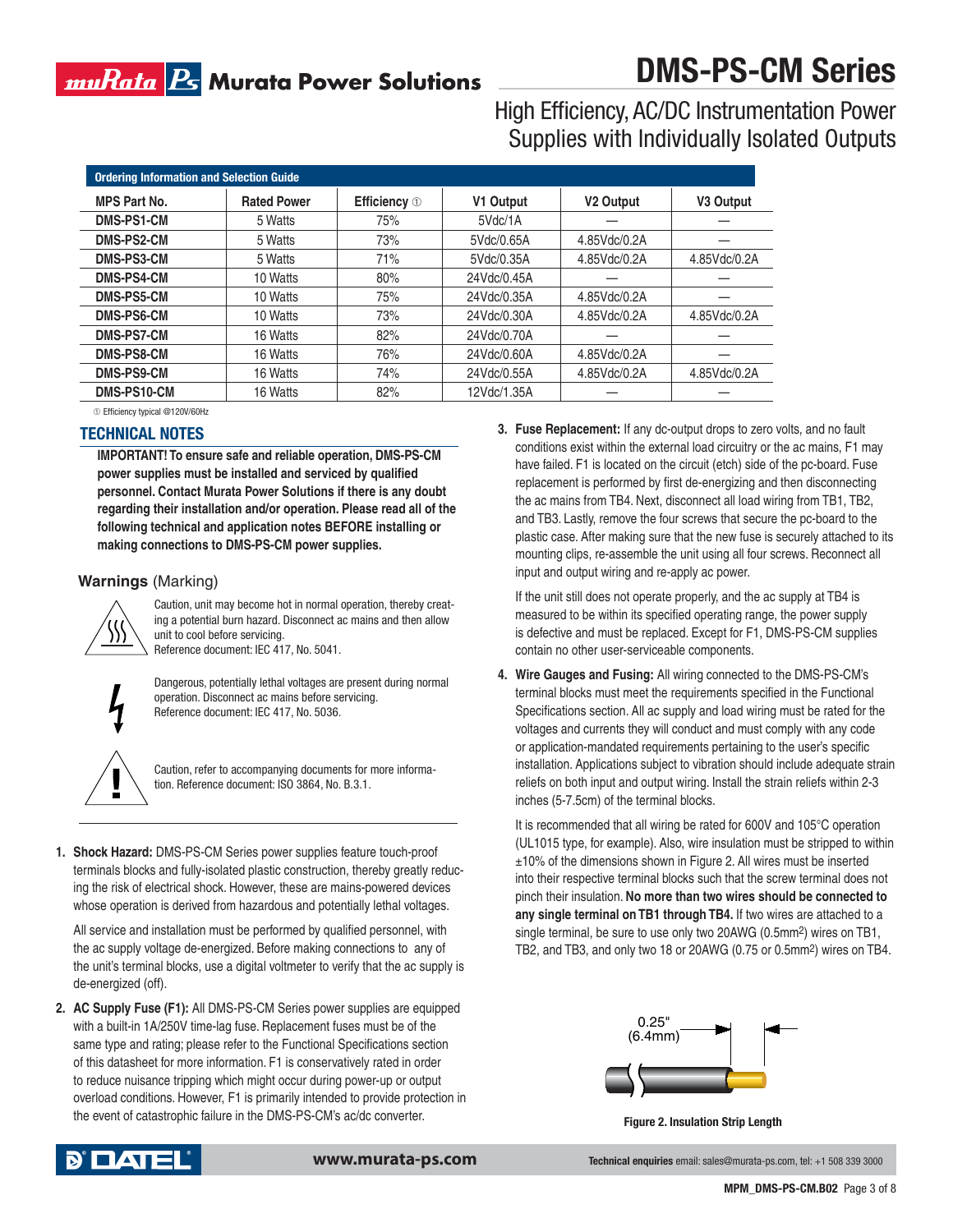### muRata <mark>Ps</mark> Murata Power Solutions

# **DMS-PS-CM Series**

 The ac-mains circuit supplying power to DMS-PS-CM supplies must be fused according to the current rating of the wire gauge used, in accordance with applicable regulatory codes. The built-in 1ampere line fuse (F1) only protects the module itself from destructive over currents.

**5. AC Mains Connections (TB4):** To ensure EMI-compliant operation, all three ac-supply inputs must be properly connected to TB4. Never operate any DMS-PS-CM power supply without a ground connection to TB4's 'FG' terminal.

 On 120Vac 50/60Hz mains, connect the black or "hot" lead to 'AC(L)', the white or "neutral" lead to 'AC(N)', and the supply ground (earth) to 'FG' (Frame Ground). On 220V 50/60Hz ac mains with line and neutral conductor-designations, connect the line to AC(L), the neutral to AC(N), and the ground to 'FG'.

- **6. Connector Torque Ratings:** It is extremely important to tighten all input and output terminal blocks securely. TB4's screw terminals must be torqued to 4.4 pound-inches (0.5Nm). TB1, TB2, and TB3 must be torqued to 3.6 poundinches (0.4Nm). Proper tightening will minimize losses and ensure safe, reliable operation.
- **7. 'Power On' LED:** The Power On LED indicates that the unit has ac-power applied and its V1 dc-output is operational. However, the power-on LED's illumination does not imply nor guarantee that the unit's dc-outputs are within their specified accuracy.
- **8. Output Adjustment:** The main output, V1, on all 5, 10, and 16W models is adjustable by approximately –10% to +15%. V1's adjustment potentiometer is accessed via a small hole located next to the Power-On LED. While not recommended, field adjustment of single-output models can be performed within the tolerance window noted above. However, keep in mind that the unit's maximum output power capability must not be exceeded. For example, increasing V1's output voltage by 10% produces a corresponding 10% reduction in V1's maximum output current.

**On dual-and triple-output units, V1 is factory calibrated with all outputs simultaneously loaded to 100% of their rated current. On all dual- and triple output models, adjusting V1 under any condition other than those just noted (i.e., all outputs loaded to their full rated current) will** 

### High Efficiency, AC/DC Instrumentation Power Supplies with Individually Isolated Outputs

**adversely affect the operation and stability of auxiliary outputs V2 and V3. On these models, V1 must be adjusted to within ±2 % of its nominal value (+5.0V, +12.0V, or +24.0V, depending on model).**

**9. Temperature Derating (See Figure 3):** All DMS-PS-CM supplies are specified to operate at their full rated power over the temp range of 0°C to +50°C in still air (convection cooling) without any thermal derating. For operation over +50°C in still air, derate the output power linearly by 2.5% per °C down to 50% rated power at +70°C. To operate the units at full rated power between +50°C and +70°C, a minimum forced-airflow of 100 LFM is required. For operation below 0°C, derate the output power linearly by 2.0% per °C down to 50% rated power at –25°C.

 Unless forced air with the velocity noted above is employed, DMS-PS-CM supplies should never be mounted upside down (terminal blocks facing down). Also, always provide sufficient clearances in order to ensure adequate airflow around the supply.

- **10. V1 Peak Capabilities:** DMS-PS-CM power supplies have a maximum continuous output-current rating that's specified in the Ordering and Selection Guide. In addition, each model's V1 output can intermittently supply 120% of its continuous rated current for short periods of time if the duty cycle is less than 10%. Peak current ratings do not apply to the auxiliary outputs V2 or V3.
- **11. Isolated Outputs:** Unlike the majority of competitive ac/dc power supplies, all dual- and triple-output DMS-PS-CM power supplies feature fully-isolated outputs. This is an important feature when, for reasons of high common mode voltages, an instrument's input circuit must be isolated from the system ground. All V1 outputs are isolated from the ac mains by a minimum of 3000Vac, while auxiliary outputs V2 and V3 are isolated from one another by 2000Vdc, and fromV1 by 1000Vdc. The low noise, double-isolated auxiliaries are ideal for powering sensitive instrumentation that requires low ac leakage-currents.

 All ac/dc and dc/dc power components utilized in the construction of DMS-PS-CM power supplies are 100% hi-pot tested during their manufacturing processes. In addition, after final assembly by MPS, all models are subjected to an additional hi-pot testing consisting of 1000Vac sequentially applied between the ac mains input and each output, and between each output and all other outputs.





**www.murata-ps.com Technical enquiries** email: sales@murata-ps.com, tel: +1 508 339 3000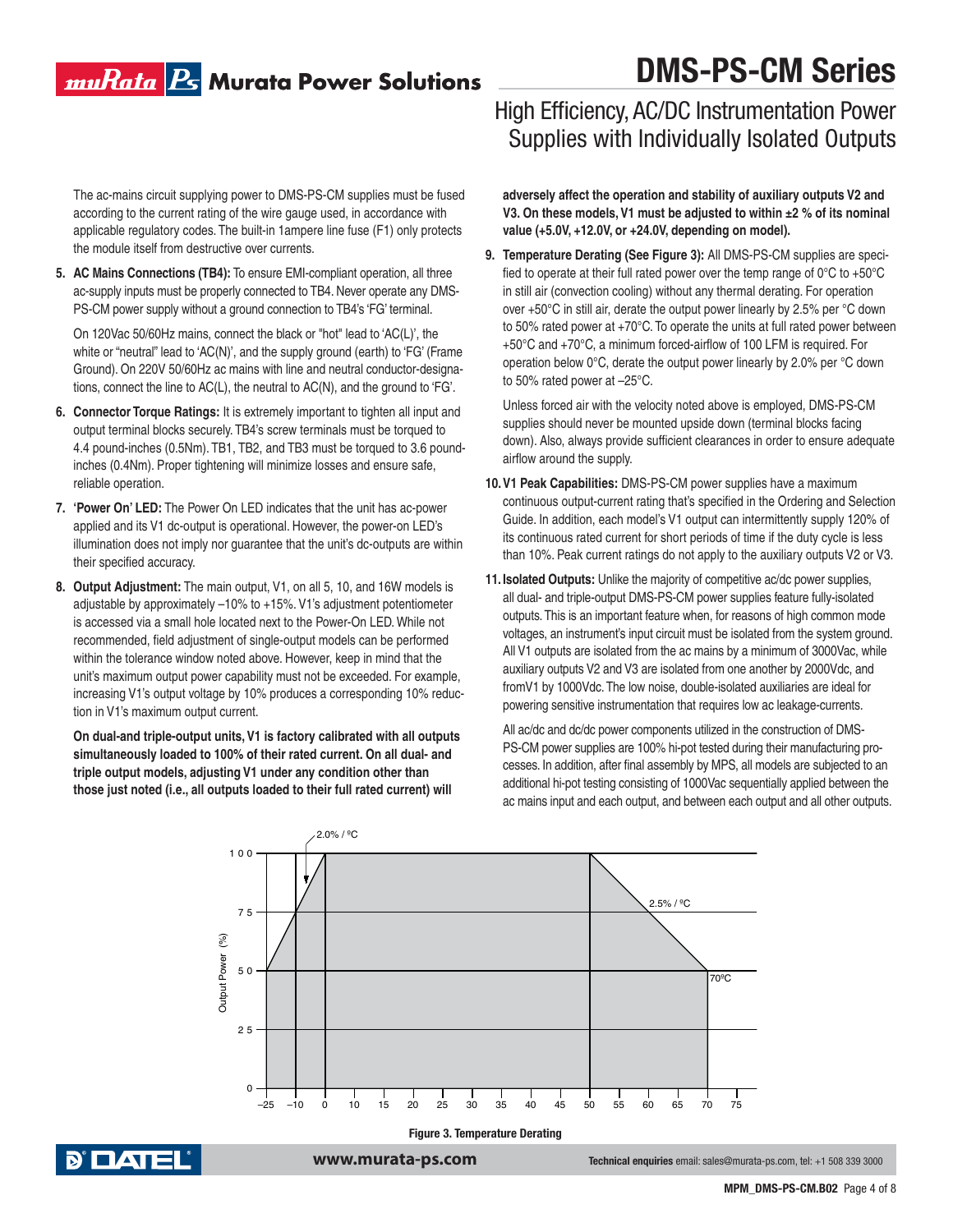### muRata <mark>Ps</mark> Murata Power Solutions

#### **Application Information**

**1. Chassis Mounting Considerations:** In order to minimize self-heating, DMS-PS-CM power supplies should always be mounted in either a vertical or horizontal position. Avoid mounting units upside-down or in close proximity to other heat-generating devices. Also, be sure to use the mounting hardware described in Figure 4 below in order to ensure a secure, vibration-resistant installation.





**2. Bipolar Operation (See Figure 5):** DMS-PS-CM power supplies' fully isolated outputs allow for the generation of bipolar (positive and negative) supply voltages. Bipolar outputs can be used to power dual-supply operational amplifiers, as well as any other type of instrumentation that requires bipolar supply voltages. However, please keep in mind that when connecting and operating any two outputs in this fashion, each output retains its maximum current rating.



**Figure 5. Bipolar Connections**



**www.murata-ps.com Technical enquiries** email: sales@murata-ps.com, tel: +1 508 339 3000

# **DMS-PS-CM Series**

### High Efficiency, AC/DC Instrumentation Power Supplies with Individually Isolated Outputs

**3. Model Selection & Energy Conservation:** In order to achieve the lowest possible energy consumption, be sure to determine your application's total current requirements. This is especially true when using DMS-PS-CM supplies to power DATEL's energy-efficient LED and/or LCD display digital panel meters (DPMs) and process monitors. In general, choose a power supply that will accommodate your maximum current consumption plus a 20% margin. Choosing the lowest-wattage model suitable for a given application will provide lower procurement costs and lower long-term operating costs.

 When calculating total current requirements in installations employing three or more DMS-Series meters, it is acceptable practice to use each meter's typical current consumption rating. However, be sure to consult the relevant product datasheets for all instrumentation comprising your application.

 For applications where DMS-PS-CM power supplies will be powering only Murata Power Solution's DPM's, a 5-Watt DMS-PS3-CM can power up to four, standard intensity ('-RS' suffix) red-LED DMS-30PC meters: two meters on V1, and one meter each on V2 and V3. The same DMS-PS3-CM could also be used to power over 40 low-power red DMS-30PC meters ('-RL' suffix), or over 800 DMS-30LCD non-backlit meters! Of course, these statements are made without regard to ground-loop problems that may be encountered when powering 800 DPM's from a single power supply.



**Figure 6. Measuring Ripple and Noise**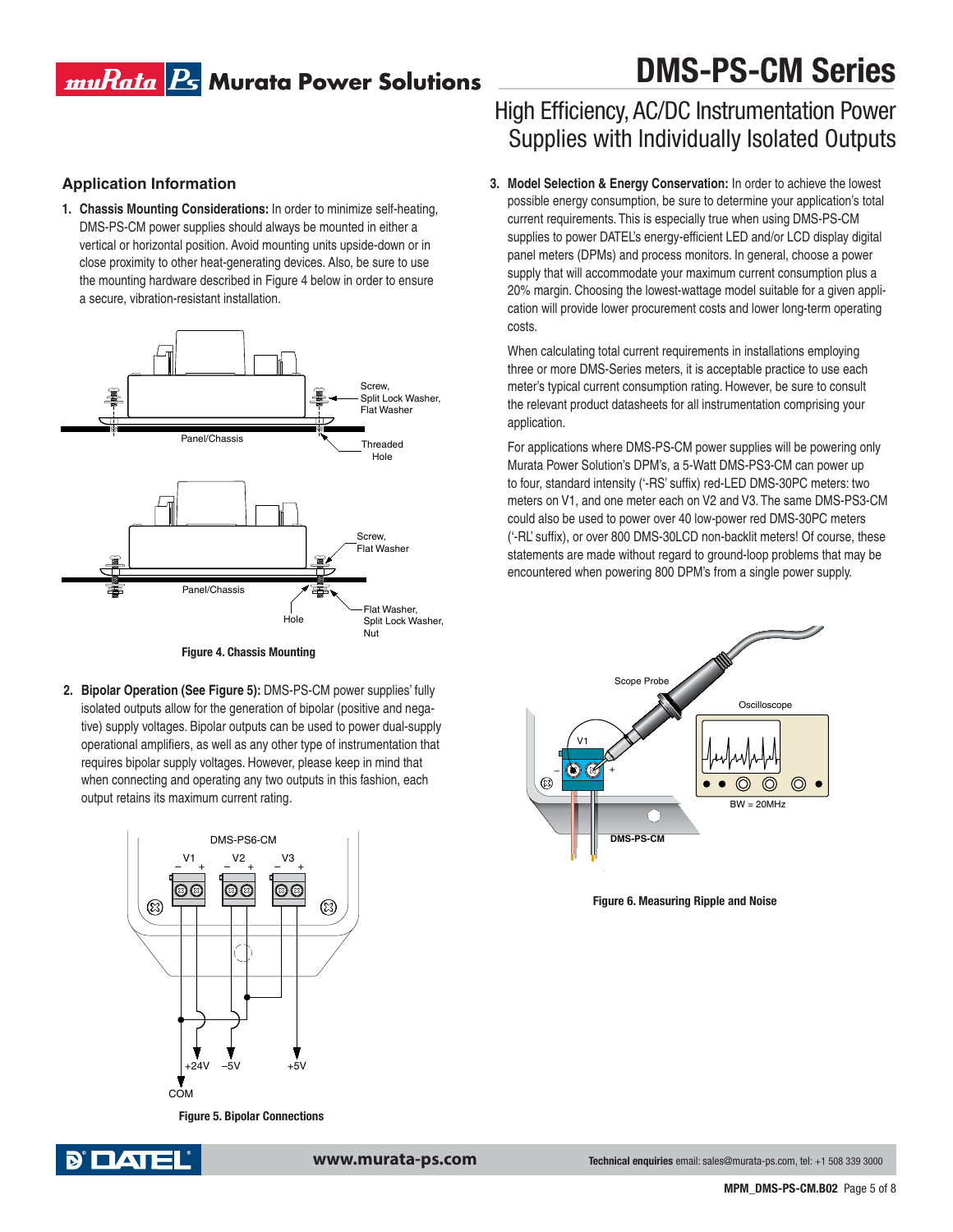### **muRata B** Murata Power Solutions

# **DMS-PS-CM Series**

### High Efficiency, AC/DC Instrumentation Power Supplies with Individually Isolated Outputs

**Typical Performance Curves**  $TA = +25^{\circ}C$ ,  $VM = 120V$  @60Hz



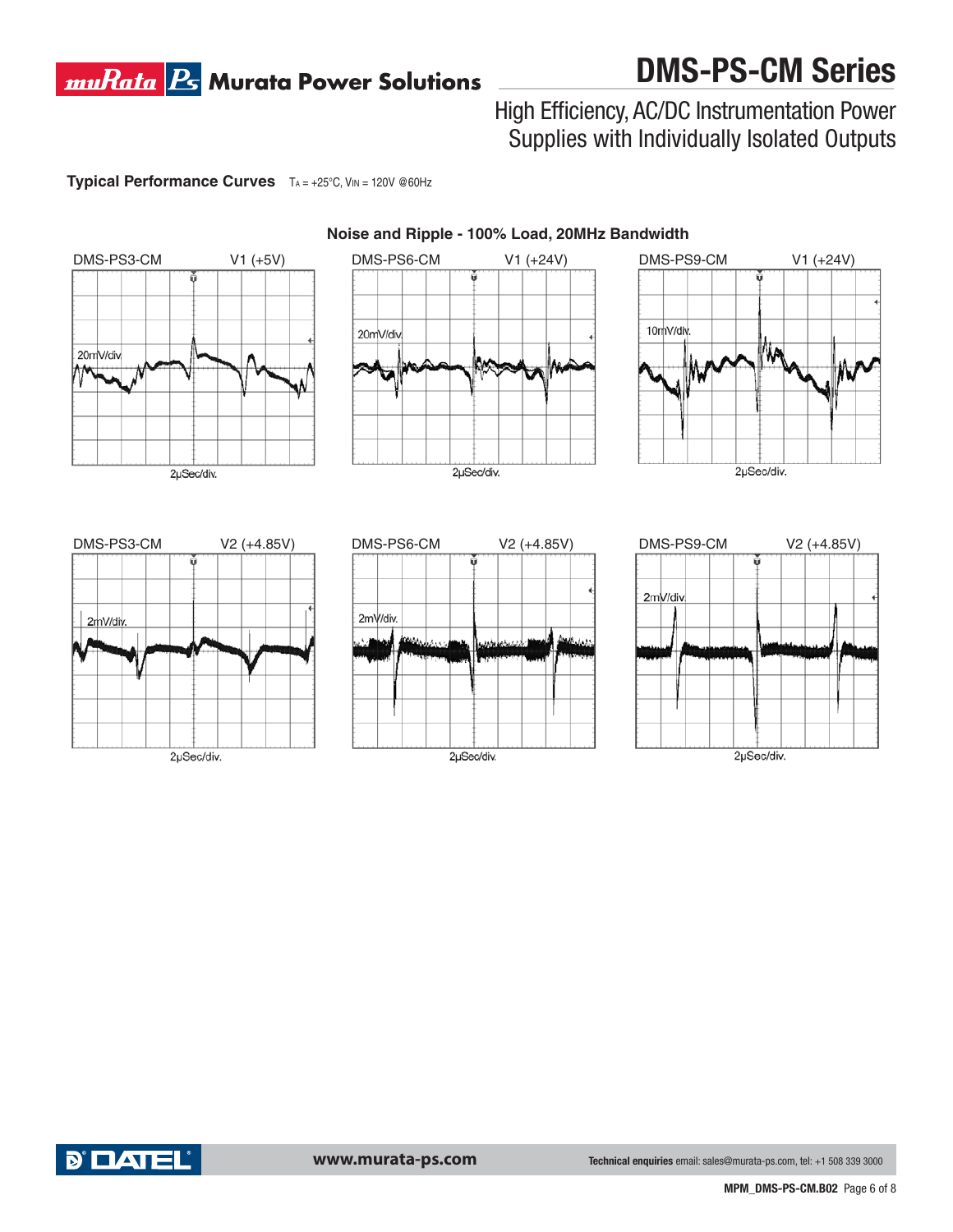### **muRata B** Murata Power Solutions

# **DMS-PS-CM Series**

### High Efficiency, AC/DC Instrumentation Power Supplies with Individually Isolated Outputs

**Typical Performance Curves**  $TA = +25^{\circ}C$ , VIN = 120V @60Hz



#### **Transient Response - 10% to 100% Load Step**

40mSec/div.